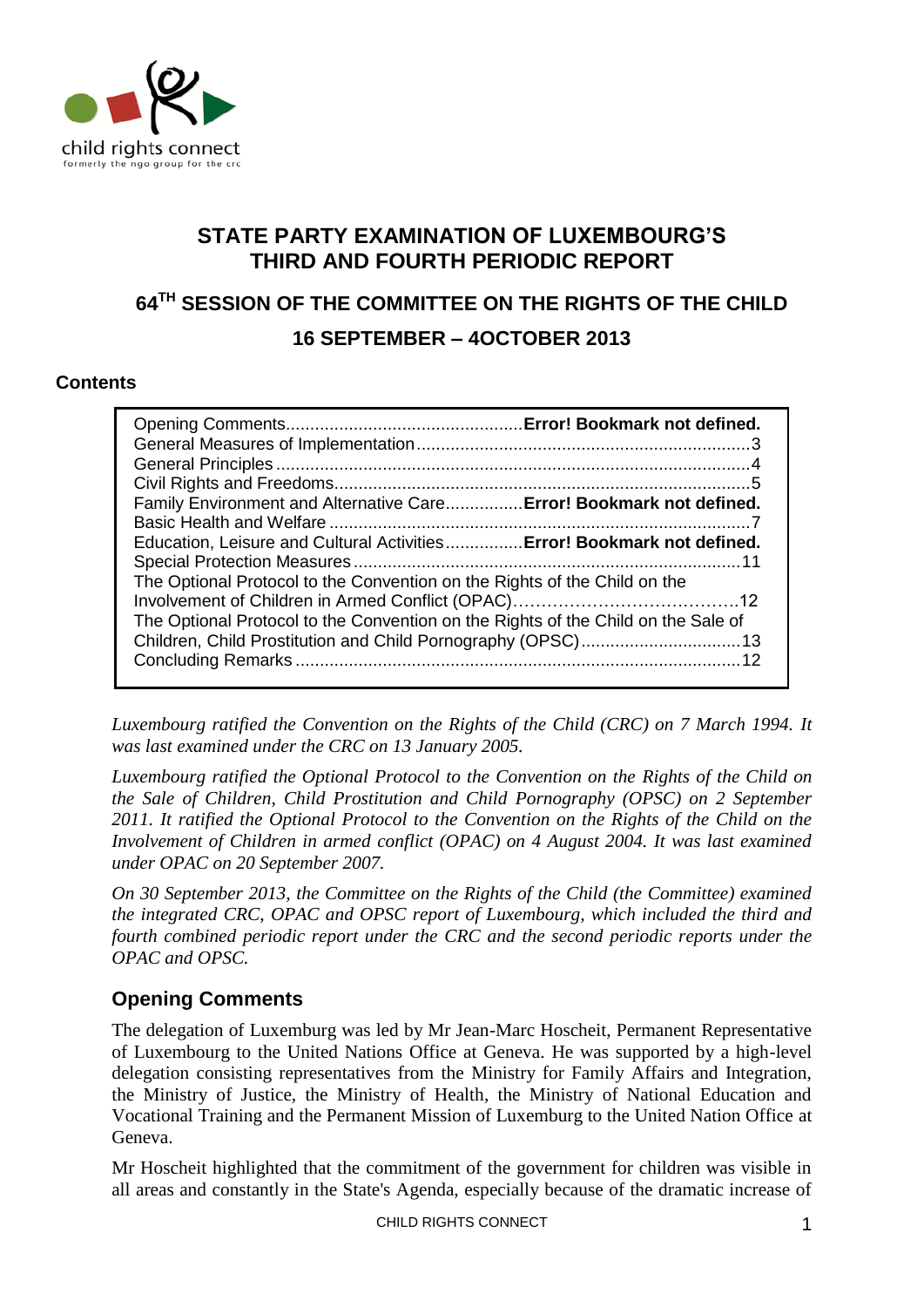9.1 per cent of children aged 0 -19 years old between 2001 and 2009, which had caused an increase of 20 per cent of students enrolled in secondary school. The State Party was addressing the consequences of the very high rate of immigration, which had determined relevant challenges in terms of cultural and linguistic integration of migrant children in the social life of the communities and in schools.

The State Party had settled a mechanism of structured dialogue with youth through the initiative "Garantie Jeunes" recommended by the European ministries of labour and aimed at introducing measures for young job-seekers.

Concerning health care, in 2013 the Ministries of National Education, Equal Opportunities, Family Affaires and Health had collaborated in creating the national programme for the promotion of reproductive health. Its plan of action for the period 2013-2016 included awareness-raising initiatives, sexual education, training seminars for professionals working in contact with children. Furthermore, in 2013 Centre of Public Research had published two reports on the health condition of mothers and newborns, while a monitoring system in line with the Eurostat recommendations and European standards had been put in place, through training programmes addressed to paediatricians, midwives, nurses and other medical personnel working in the field of perinatal heath. In 2013, an awareness-raising campaign on the negative effects of alcohol on the health of the foetus had targeted pregnant women and their partners.

In regard to the issue of domestic violence, an amendment to the current legislation was underway and controversial and constructive dialogues with civil society organisations, political and judicial authorities had been hold in order to combat domestic violence in all social classes, nationalities and age groups. The new law would have introduced specific provisions strengthening the protection of the victims both adult and children.

Concerning the field of education, a reform of the current law on secondary education was underway and the main actors in this field had been consulted. One of the principal issues was the linguistic and cultural diversity of students and the State had established a new strategy to help students continue and successfully conclude their study. Furthermore, the new foreign students had a personal language portfolio which showed their linguistic competences in terms of writing, listening, reading and speaking skills and their progress made during the academic year, and was aimed at helping these students join the regular classes as soon as possible. The State had also promoted ethical trading in values which would have helped student understand the importance of respecting all the different philosophical, religious and cultural beliefs. Moreover, many efforts had been made to support lifelong learning and help young people in planning their personal career paths, especially through the establishments of the "Maison de l'orientation". Finally, a new plan had to be implemented in the period 2013-2014 to promote the extracurricular activities in the local communities, such as sport activities and help with homework.

Mr Hoscheit declared that a national plan for the social integration of children with disabilities had been launched after the ratification of UN Convention on the Rights of Persons with Disabilities in 2011. A study on the inclusive efforts made to face this challenge had been conducted and its publication would make schools more aware of the importance of applying the inclusion strategy at school. Despite these efforts, many students with disabilities were still separated from mainstream classes and the Ministries of National Education and of Family Affairs were working on various projects to prevent children with disabilities from being excluded and marginalised. Furthermore, some awareness-raising campaigns and other initiatives had been conducted: the Centre of Technology of Education in collaboration with a group of young girls made an advertising showing the social barriers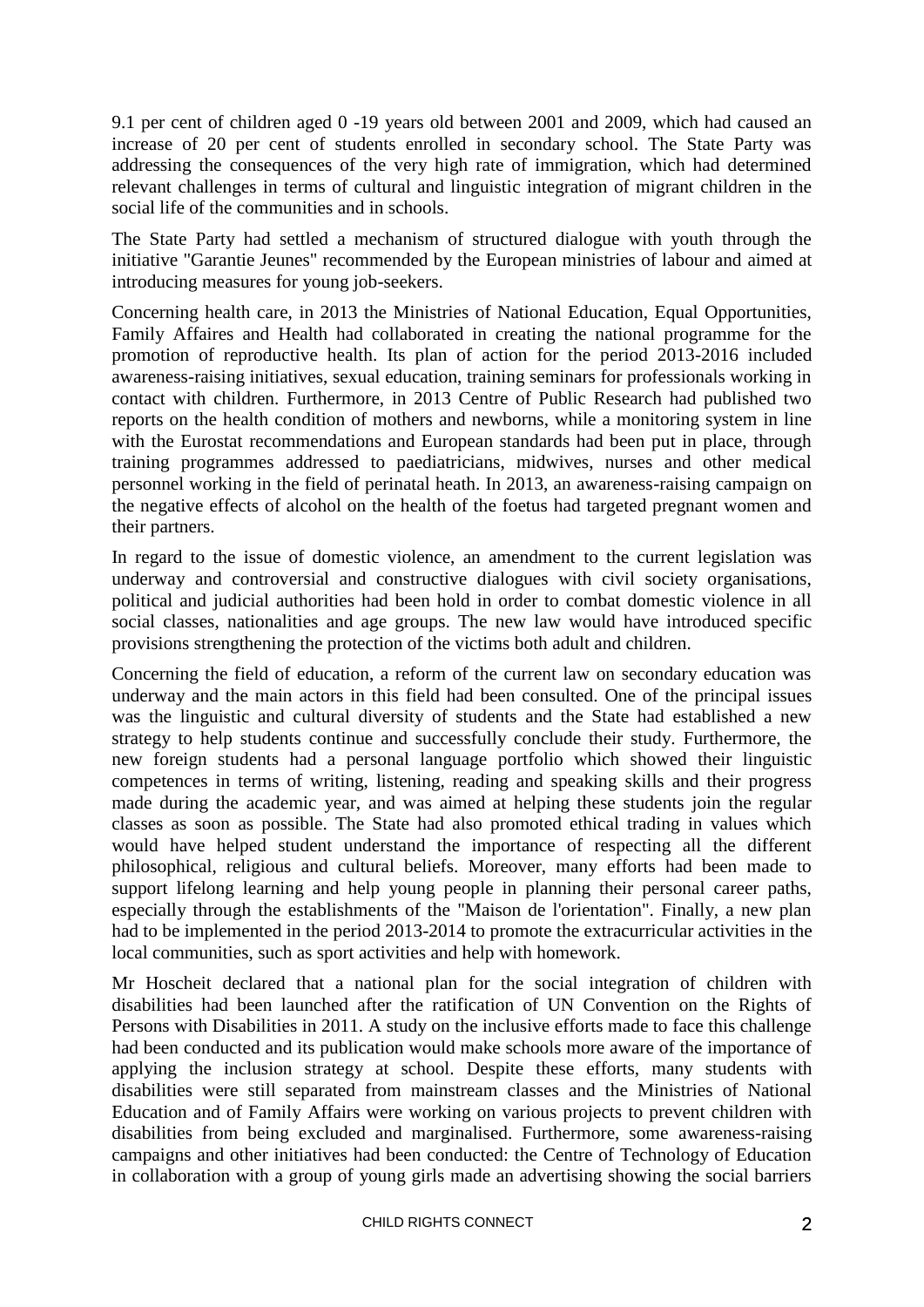faced by children with disabilities in the everyday life which would be broadcasted at the end of 2013; the Centre d'Activités, de Réadaptation et de Reconontre (CARR) had promoted workshops, music therapies, swimming, walking activities, guided visits to museum for children with special needs aged from 5 to 16 years old; in 2013 the Luxemburg Autism Foundation provided autistic children with extracurricular activities in the afternoons after the end of the normal classes.

Mr Hoscheit concluded declaring that the Ministry of Family Affairs and Integration made a short movie on the difficulties faced by children of divorced parents, and that, regarding children involved in armed conflict, the State had prioritised this issue in their diplomatic activities.

Mr Peter Guran, the Country Rapporteur, committed the clarity and completeness of the State Report and Written Replies which were based on serious researches and data investigations, and declared that the State Party was known for its long-term political and economic stability. He focused on several issues such as the National Plan of Action for children, the child participation, the migrant children, the Children's Ombudsman and the ratification of the Third Optional Protocol of the CRC on a Communications Procedure.

Ms Renate Winter, the Country Co-Rapporteur, highlighted the importance of withdrawing the reservations to the CRC, explicitly including the best interest of the child in the legal framework and respecting the views of children in the decisions which affect them.

## **General Measures of Implementation**

### *Ratification of international instruments and reservation to the CRC*

The Committee recognised the importance of the role played by the State in promoting human rights at both European and international level, highlighting its active participation in many initiatives concerning gender equality and the promotion of child rights in the family environment. However, the Committee inquired whether the State Party would have ratified the UN Convention on the Rights of All Migrant Workers and their Family and the Hague Convention on Protection of Children and Co-operation in Respect of Inter-country Adoption, which directly affected the promotion of the rights of the child. Furthermore, the Committee asked whether the State indented to ratify the Third Optional Protocol of the CRC.

Concerning the ratification of the Hague Convention, the delegation affirmed that the State was already party of this international instrument, whereas, in regard to the Convention on the Rights of All Migrant Workers and their Family, the delegation stated that as member of the European Union the State had to respect some restrictions in terms of ratification of international instruments, but that the State totally supported the protection of the rights of migrants, especially given the high concentration of migrants in the State's territory. Regarding the ratification of the Third Optional Protocol, the delegation highlighted that the State had been the first country to sign the Protocol, and stated that its ratification was underway but temporarily postponed due to the coming political election scheduled for October 2013.

The Committee was concerned by the fact that the previous recommendations of the Committee about the withdraw of the reservations to Articles 2, 6, 7 and 16 of the CRC had not been taken into account by the State so far, and asked whether the State was considering to withdraw them. The delegation declared that the outcome of the political election would have determined the position of the State on this issue, but assured the Committee that it was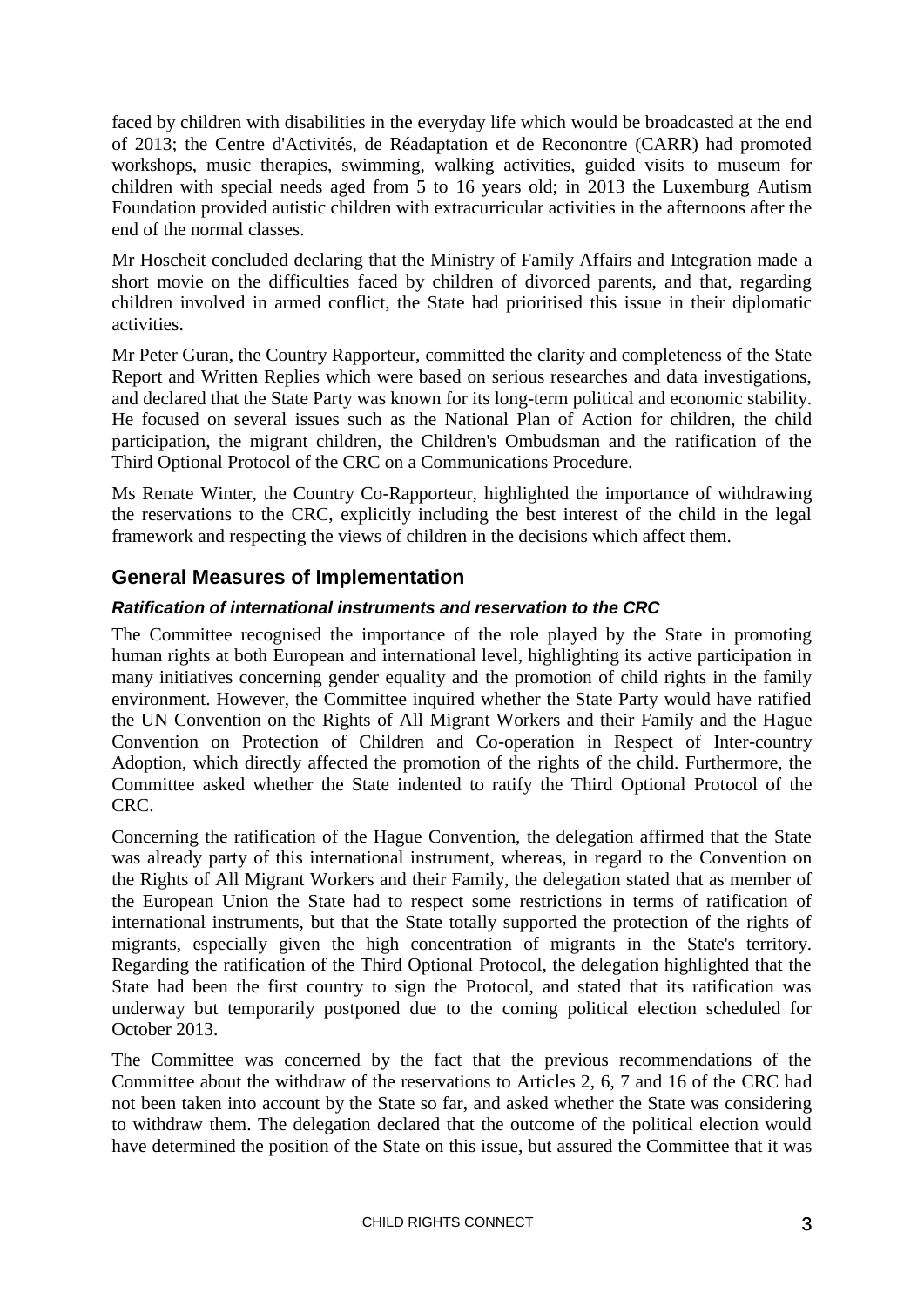generally expected that the majority of draft laws, including those concerning the withdraw of reservations, would be approved by the new government.

### *National Plan of Action*

The Committee welcomed the launch in 2008 of the "Youth Pact" but asked whether a National Plan of Action for the promotion of the rights of the child had been established by the State Party, and if so, what was the budget allocated to. The delegation answered that in 2012 several plans and strategies with specific goals had been formulated by various governmental department.

#### *Coordination and monitoring*

The Committee asked for clarification about the mandate, the independency and the competences of the National Children's Bureau and whether it was charged of the coordination of the activities to promote the CRC. The delegation explained that the National Children's Bureau established in 2008 was aimed at identifying the major issues faced by children and looking for the best solution.

Concerning monitoring, the Committee expressed concern about the lack of independence of the Children's Ombudsman (ORK) and of its staff since this institution had been settle by the ministries. The delegation acknowledged that the Chairperson was appointed by the Ministry for Family Affairs, but assured the Committee that measures would be taken to guarantee its full independency in mid and long term, especially in term of financial independency. Additionally, since all the members were volunteers and had no contract with the State, their independency was not at risk.

#### *Dissemination*

The Committee highlighted the importance of promoting full dissemination of the CRC and its two Optional Protocols, especially among children which were the beneficiaries, and asked whether children were aware that they could make complaints to the Ombudsman for violation of the rights included in the CRC.

#### *Data collection*

The Committee inquired whether there was a database with disaggregated data on children of the State Party.

#### *Role of civil society*

The Committee asked whether civil society organisations, including child-related organisations, had participated in drafting the Report of the State Party. The delegation explained that the State Report had not been prepared in collaboration with governmental departments and ministries, but highlighted that the shadow report showed the crucial role played by civil society organisations and the tight collaboration with the government in the implementation of the CRC on the ground.

### **General Principles**

### *Non-discrimination*

The Committee congratulated the State on the progress made in removing the terminology "legitimate" and "illegitimate" child from the legislation, but reported that such distinction persisted in many administrative provisions, and this had no helped contrast the social stigmatisation affecting children born out of wedlock. The delegation answered that this was an ongoing process and that after the approval of the draft law to remove the discriminatory distinction from the legislation further steps would be taken.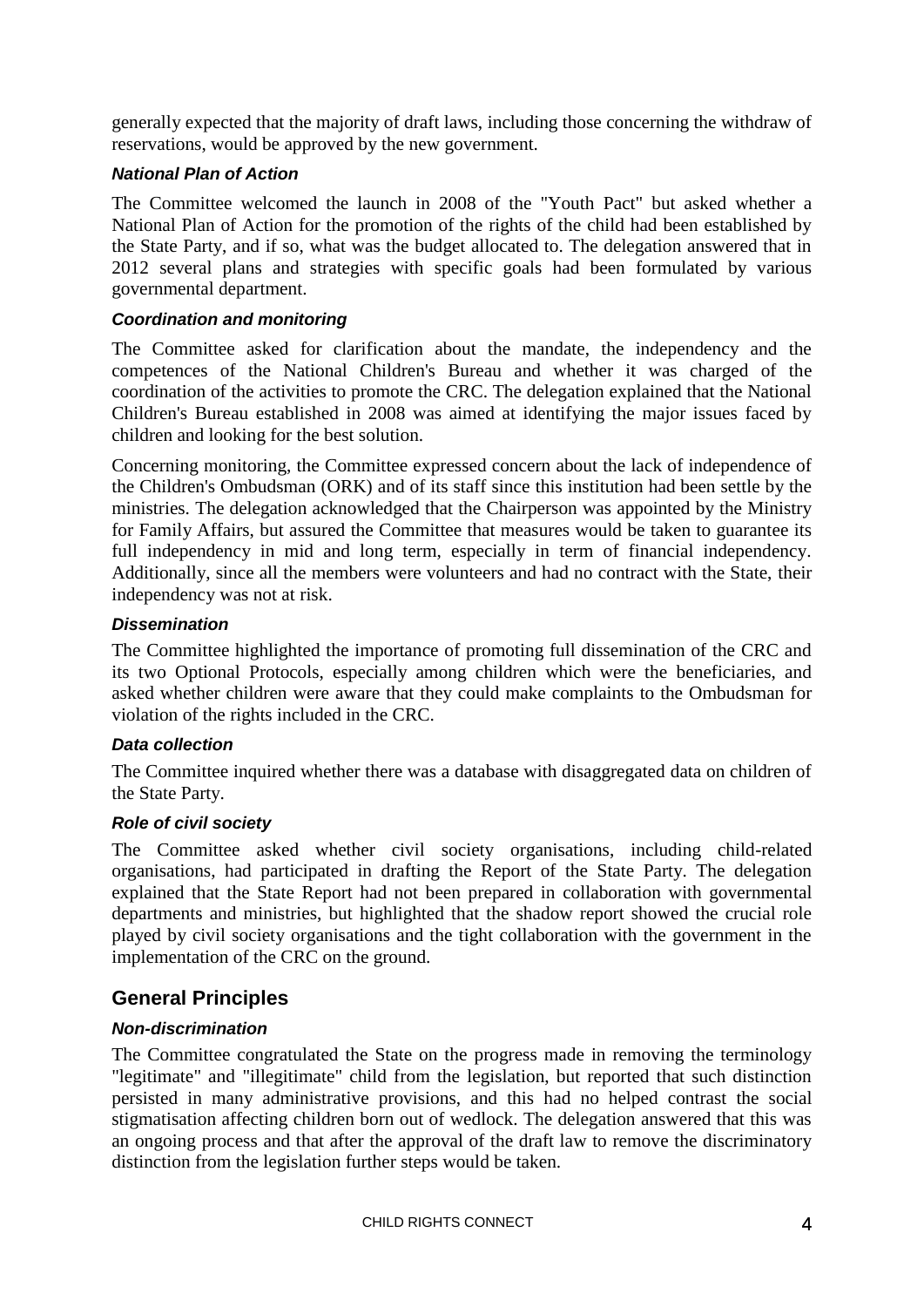The Committee inquired whether the legal framework of the State Party provided for gender diversity, including transgender and intersex, whether professionals working in contact with children such as teachers, health and social workers had been trained on this issue and whether there was collaboration between the Ministries of National Education and Health. The delegation declared that there were no specific legal provisions on transgender and intersex identity, but that the philosophy of the State had always been to provide assistance to all children on the basis of their specific needs. Consulting services addressed to children and their parents had been provided and the collaboration with the civil society organisations had played a crucial role in this context.

### *Best interest of the child*

The Committee committed the steps made towards the introduction of the best interest of the child in the legal framework, but inquired whether the reference to the best interest had been fully incorporated in all the legal provisions concerning children. The delegation answered that although the best interest had been introduced in the legislation only in 2008, the concept had been always applied in practise in decisions affecting children, especially in the field of divorce and custody regulation.

The Committee asked whether the current revision of the Constitution did not prioritise the rights of parents and family on the rights of the child. The delegation explained that the reform of the Constitution, needed to adapt itself to the catalogue of rights listed in the European Convention on Human Rights and Fundamental Freedoms, was a long and complex process based on controversial political discussion. The delegation stated that the international legal instruments, including the CRC, prevailed on domestic law and consequently the Constitution had to respect the best interest of the child.

### *Respect for the views of the child*

The Committee highlighted the importance of taking into account the views of all children regardless their age in decisions which could affect them such as the family legislation, and asked whether there was an age limit for a child to be heard by the judge in the proceeding concerning them, including decisions on divorce and custody. The delegation stated that the adolescents and older children had always been heard by the judge in proceeding affecting them, whereas it was not reasonable to ask to a child of 4 years old about his/her preference on the custody and in such cases a specialized lawyer was appointed to represent the view of his/her client in front of the court. Furthermore, concerning a legal limit of age to be heart, the delegation answered that there was no a particular legal limit since each case was different depending on the level of maturity of the child and not on a fixed age.

The Committee inquired the delegation whether the judge was obliged by law to hear the opinions of the child or this depended on his/her personal description, and whether the specialised lawyer was appointed also in case of children very young, including newborns. Furthermore, the Committee highlighted that even a 4 years old child had many information which could be expressed in many various ways. The delegation answered that there was no legal obligation for the judge to hear the child and that often children themselves preferred not to take part in the decision, and that for this reason a specialized lawyer had always be appointed regardless the very young age of the child. Furthermore, the delegation stated that during the judicial proceeding the judge heard all people who directly or indirectly had contact with the child, even outside the family environment, to guarantee the respect of the best interest of the child.

# **Civil Rights and Freedoms**

*Preservation of identity*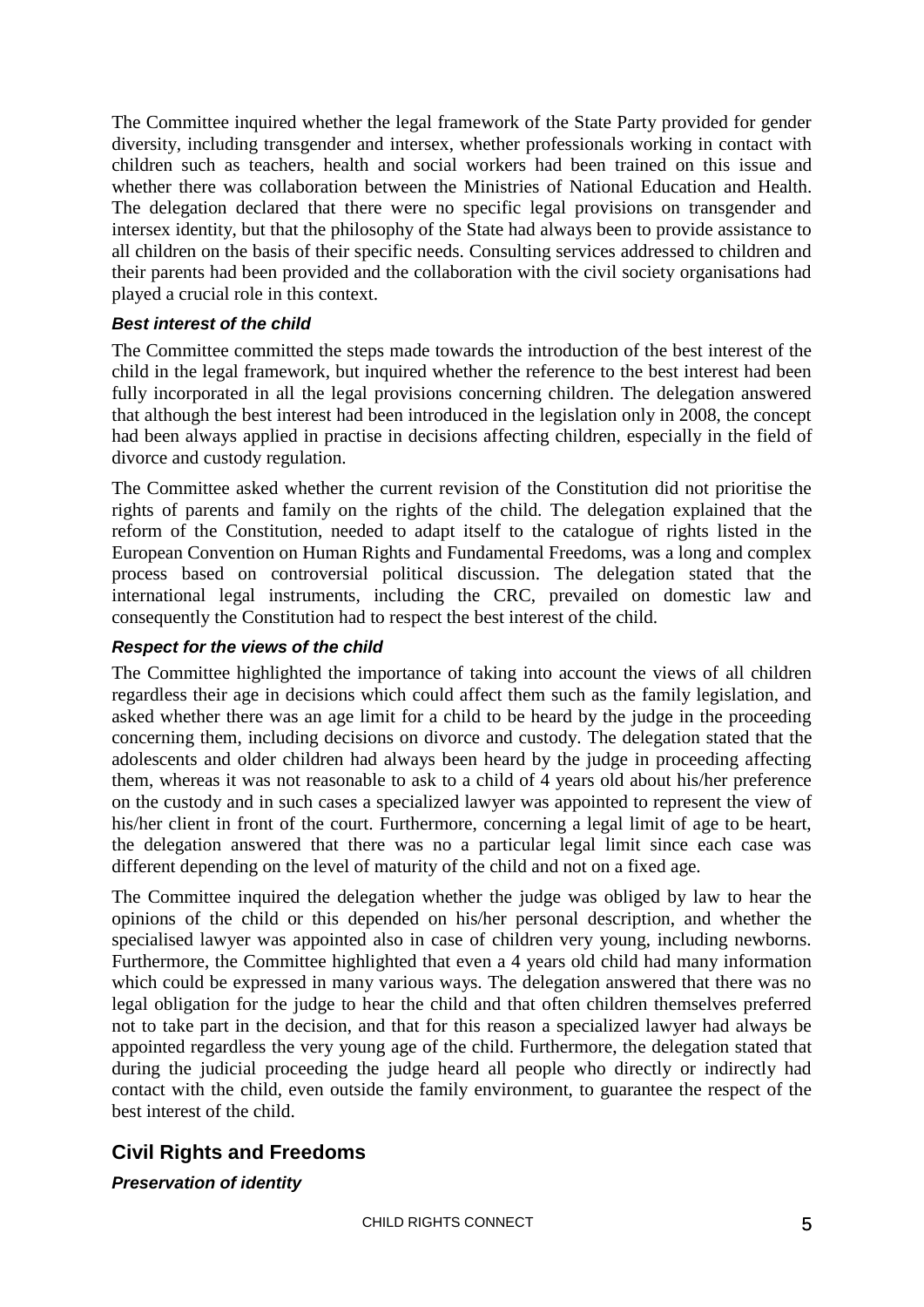The Committee asked the delegation whether the previous recommendation made by the Committee in 2010 had led to the review of the legislation which allowed mothers to give anonymously birth to their child. Furthermore, regarding children born out of the wedlock, the Committee asked whether parents could refuse to undertake medical examinations, including DNA test, in order to establish parentage links.

The delegation explained that the aim of the law on anonymous childbirth was to protect mother and to decrease the number of abortions and infanticides, and that today the Ministry of Family Affairs was responsible for undertake investigations to guarantee the right of the child to know his/her origin. Furthermore, steps had been made by the State Party in changing the legislation in order to replace anonymous with a secret childbirth and create a secret registry which could be consulted if necessary. Both the mother and the child could also remove secrecy in case of the reciprocal authorisation. Regarding the medical examination, the delegation declared that whether the father had refused to undertake it, he would be presumed to be the father of the child.

The Committee highlighted that sometime the rights of the mother and the child could be in conflict and that arbitrage was needed to taken into account the several rights involved, including the rights of father and siblings, but that eventually the best interest of the child had to prevail to be in compliance with Article 3 of the CRC.

### *Freedom of expression*

The Committee asked for more details on the right of the child to participate and express their opinion at school, in communities and at State level, whether the Parliament for Youth was still operational and about its powers, independency and competences.

The delegation answered that the Parliament for Youth represented an important institution which allowed children and adolescents to express their opinion on several issues at level of local community. The Parliament was an independent and autonomous body, was open to all children, had 50 seats available and in 2012 had met three times. The collaboration between its Secretariat and civil society organisations was very tight and the member of the Parliament of Youth sometimes sat on civil society committees. Furthermore, to avoid that this institution was only accessible to children and adolescents having a good educational background, an electronic vote system had been set up and the Young Information Centre was responsible for raise awareness on the topic discussed by the Parliament among all children of the State Party. This institution was also influential to the European Union since its representatives had taken part to the European Youth Forum to discuss various topics, including asylum policy and the issue of climate change.

The integration and collaboration between children, adolescents and civil society organisations had been shown by the Higher Council for Youth, where the support of professional expertise had contributed to establish a very constructive dialogue.

The Committee asked whether particular efforts had been made to integrate migrant children or children of migrants at the community level and to protect their right of expression and participation in consultation process. The delegation declared that the issue of integration of migrants and their children in all aspects of the community life, including political discussions and leisure events, was a priority since 43 per cent of the population and 50 per cent of children were not born in the State Party. The delegation declared that a new bill was underway which provided for the introduction of a compulsory curriculum on non formal education for all students at all levels. Furthermore, the Young Information Centre had made further efforts to reach this category of children creating a bridge between the culture of origin and the culture of the State, and reporting to the Parliament of Youth the specific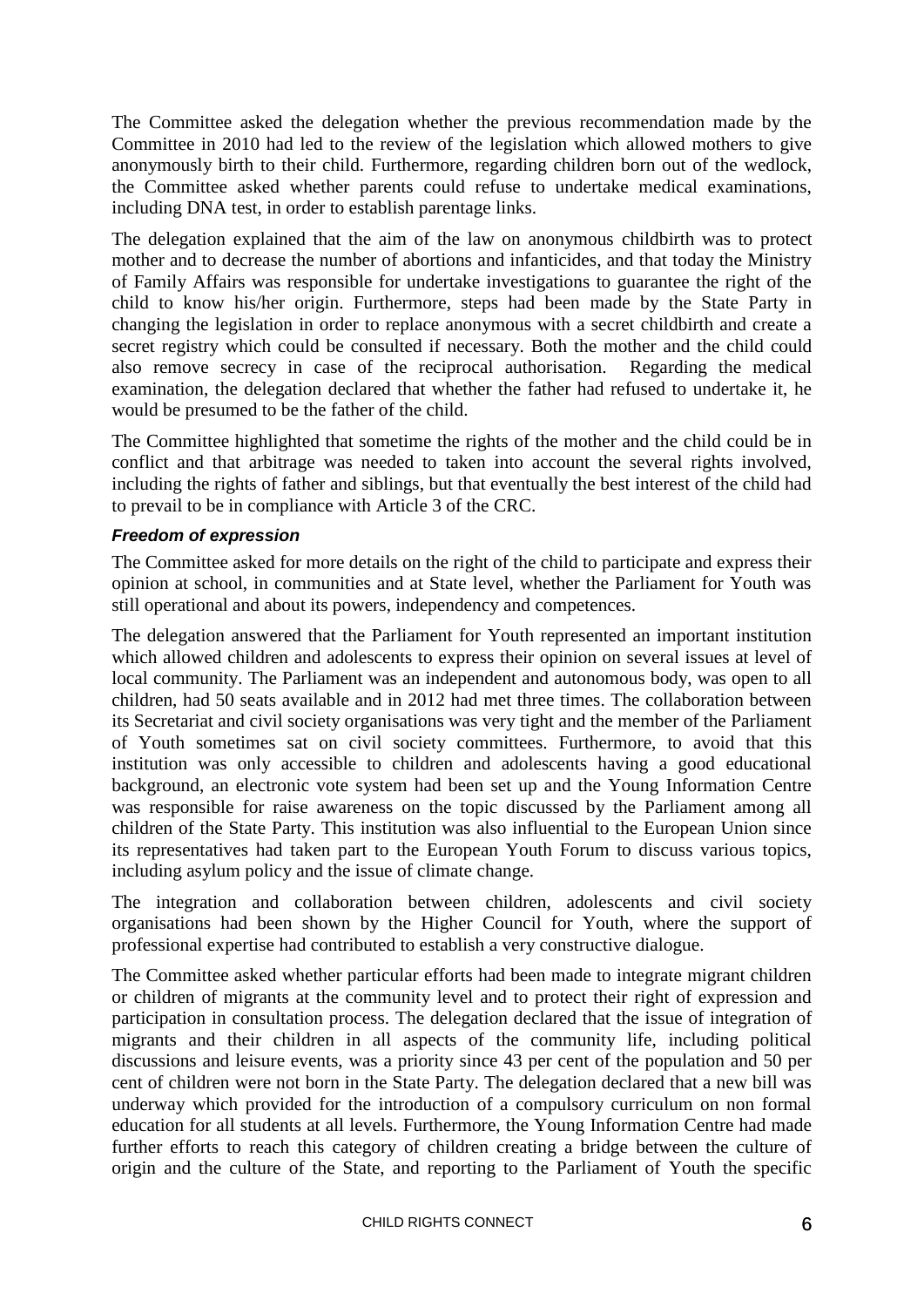issues which affected migrant children. Moreover, the State collaborated with the Benelux countries on this issue through exchanging good practices.

### *Access to appropriate information*

The Committee asked whether the State Party had data about the number of children and adolescents who had internet access, about the impact of internet on adolescence and on families and whether there were awareness-raising campaigns to prevent children from being exposed to dangerous contents online. The delegation answered that the State had promoted several initiatives: a specific website "stopline.bee-secure.lu" receiving complaints had been set up; training sessions addressed to parents and teachers and panels to discuss with young people had been implemented; and a successful campaign called "Not Funny Bee Fair" to prevent online sexual harassment cases was conducted in 2012.

### *Corporal Punishment*

The Committee asked the delegation whether a national strategy to prevent all forms of violence against children, including corporal punishment, had been established and whether the corporal punishment was clearly forbidden by law. The delegation answered that there was a clear legal prohibition of corporal punishment in the State Party.

# **Family Environment and Alternative Care**

### *Family support*

The Committee inquired whether the parenting training programmes were effective since the so called hard-to-reach family usually did not take part of these programmes, and highlighted the importance of supporting vulnerable families and empowering parents in order to guarantee a healthy family environment to the child.

#### *Parental responsibility*

The Committee asked for clarification about the consequences of a reservation to the CRC according to which Article 344.6 of the Civil Code stated that the new partner of a divorced parent had to give his/her consent to take the child born out of wedlock to live in the family, and asked what would be happened if neither of the new two partners accepted the child in their family. The delegation assured the Committee that in the new draft law the Article 344.6 would be eliminated as well as the reservation to the CRC withdrawn.

## **Basic Health and Welfare**

### *Mental health, behavioural problems and suicide*

The Committee asked what measures had been taken to face the growing rate of children suffering from mental or behavioural problems, and expressed concern for the widespread phenomenon of over prescription of drugs used in treatment of mental diseases. Furthermore, the Committee inquired whether the child was consulted before to be placed in psychiatric institution or whether the consent given by parents was enough.

The delegation stated the a programme providing children and adolescents with psychiatric support had been intensified in 2005, whereas in 2006 an inter ministerial platform had been created to investigate on the root causes of this issue and to give recommendations, such as the importance of establishing an effective data collection system and detecting cases at risk of suicide at the earliest stage.

The Committee asked whether there were the personnel which implemented such specialised programmes had been trained. The delegation highlighted that the State used a broad definition of mental health which could involve either physical or social or cultural distress,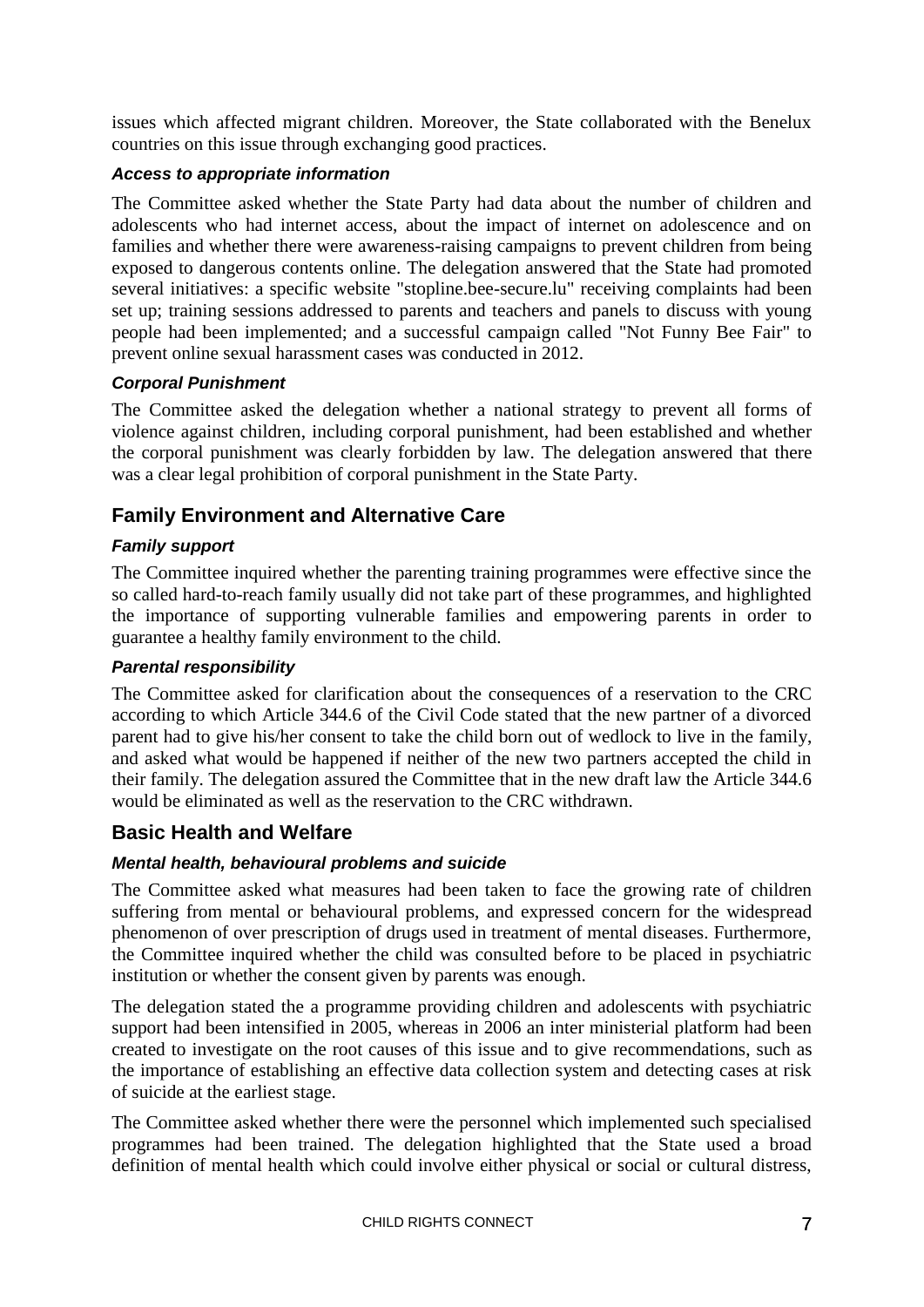and applied a multifaceted and comprehensive approach in facing this issue. This strategy, based on the collaboration among several sectors, including medical sector, schools and families, did not result in lack of specialisation in the field of mental health, even though the State was currently experiencing shortcomings in terms of number of child psychologist available.

The Committee highlighted the importance of conducting appropriate researches on the root causes of these diseases, since the macro category of mental health could include many different experiences, such as attention deficit syndrome, suicide, drug and alcohol abuse, problematic family environment and behavioural problems, which needed a specific treatment and intervention. The delegation acknowledged that the first step was to know the root causes and explained that some early progresses had been made in this direction through the establishment of a new system using various indicators.

Regarding suicide, the Committee expressed concern about the high rate of suicide of adolescents in the State Party, and asked whether there were help lines or other prevention systems put in place. The delegation highlighted that the rate of suicide was not always accurate since the State was a small country and there was a significant fluctuation of the number of suicides across the years, but declared that the State was taking this issue seriously into account. Concerning help lines, the delegation stated that there were two help lines which could help children and adults in distress situation. Furthermore, in all schools psychological and counselling services were available to children on a permanent basis, and informative programmes to help parents had been conducted throughout all the State. A national suicide programme was currently being prepared.

### *Child obesity*

The Committee asked what measures had been taken to contrast the increase of 20 per cent of cases of child obesity. The delegation explained that in 2006 it had been implemented an inter-ministerial project to promote balance diet and physical activity, involving the Ministries of Health, Sport and Family Affairs and also the Ministry of Agriculture at the national level. Furthermore, several initiatives had been conducted in schools in order to explain to children the benefits of a balance and health diet, and that a slight and promising drop in the rate of child obesity had been recorded.

### *Breastfeeding*

The Committee was concerned by the reported decrease on the number of mothers which followed the international recommendations of the WHO on the exclusively breastfeeding practice for the first 6 months of life, and highlighted that the problem seemed to be the continuation of such practice during all the 6 months. The Committee asked for more details about the child friendly hospitals in the State Party.

The delegation answered that in 2010 a national programme for the promotion and protection of breastfeeding had been drafted and that its purpose was to try to understand the causes behind the interruption of breastfeeding before the sixth month. Such initiative involved the National Breastfeeding Committee as well as civil society organisations working on the ground, health care professional and the national association of midwives. Regarding the child friendly hospitals, the delegation stated that there were two structures in the State Party and that the current challenge was to promote breastfeeding in the economically disadvantaged parts of the State which had not access to these hospitals.

The Committee asked for more details about the percentage of caesareans which could negatively affect the rate of breastfeeding. Furthermore, the Committee asked whether there were restrictions or regulations to companies selling infant formula and whether working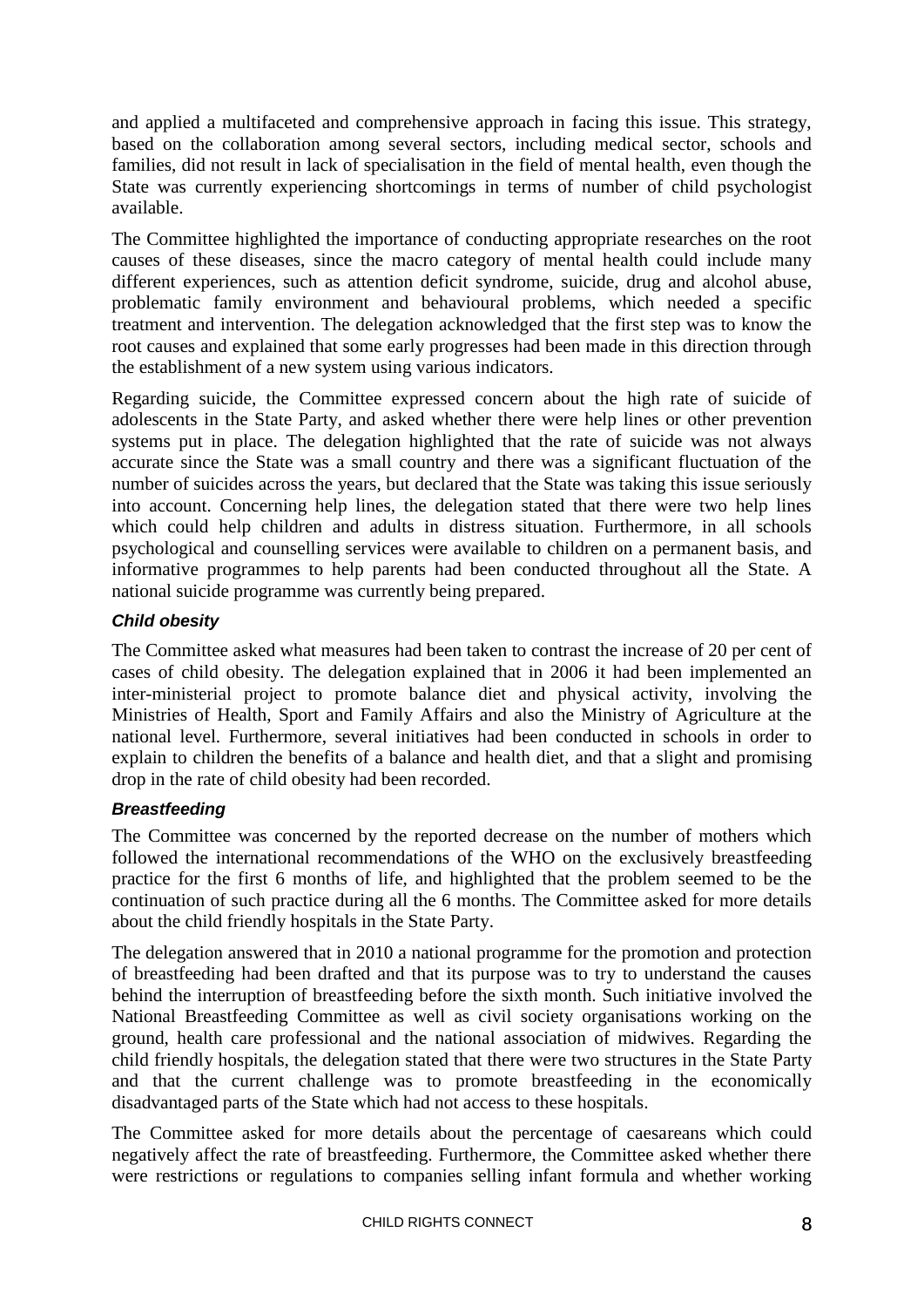mothers received some supportive public or private programmes. The delegation answered that the percentage of caesareans was around 30 but that the rate of breastfeeding of women who have had the caesareans was the same of those who have had natural childbirth, and highlighted that the actual problem was the continuation of breastfeeding after mother has left the hospital.

### *Traffic accidents*

The Committee expressed concerned that the trafficking accidents involving children and adolescents had increased and asked what preventive measures had been taken in this regard. The delegation answered that the State had implemented several awareness programmes on route security at the community level, especially in schools in collaboration with the Ministries of Transport and Health. However, the problem of accidents affecting pedestrian children remained to be addressed.

### *Emotional, reproductive health and alcohol abuse*

The Committee asked whether there were specific measures concerning emotional and reproductive health as well as initiative to contrast the increase in consumption of alcohol among adolescents in the State Party. The delegation explained that the State adopted a broad approach implementing programmes on overall adolescent health. Regarding the consumption of alcohol, the actual problem was not the increase in consumption but the change in type of alcohol consumed, and that the data were not always accurate since often the alcoholic drinks were purchased in the territory of the State Party but actually consumed beyond the borders. However, this issue had been analysed by a group of international experts and training seminars to explain to the population the negative effects of excessive consumption of alcohol had been conducted.

#### *Infanticide and abortion*

The Committee asked whether programmes had been put in place to reduce the number of abortion and infanticide, especially programmes in support of women dealing with unwanted pregnancy or in acute crisis.

The delegation answered that recently the government had improved the consistency and complementarity of policies addressed to pregnant women in the field of healthcare: in 2012 a national programme to make contraceptives more accessible had been carried out; an interministerial plan among the Ministries of Health, Family Affaires and Education provided for emotional and reproductive health support; health professional had been trained on this sensitive issue; the successful programme "Baby Plus" had been implemented in the south of the State Party and it would probably spread across the rest of the country.

### *Harmful traditional practices*

The Committee asked for clarification about the issue of female genital mutilation (FGM) in the State and whether a person who had brought the child to another country to make this practice would be persecuted after the return in the State Party. The delegation explained that the migration pattern in the State was different from that of other countries such as France and Germany which had experienced a massive immigration from the North Africa where the FGM was largely practised. Consequentially the FGM was not a serious issue in the State, but, despite of this, the National Women's Committee had launched in 2011 an awarenessraising programme addressed to healthcare professional, in collaboration with the Ministries of Family Affairs, Health and Equal Opportunity as well as with civil society organisations.

# **Education, Leisure and Cultural Activities**

### *Inclusive education*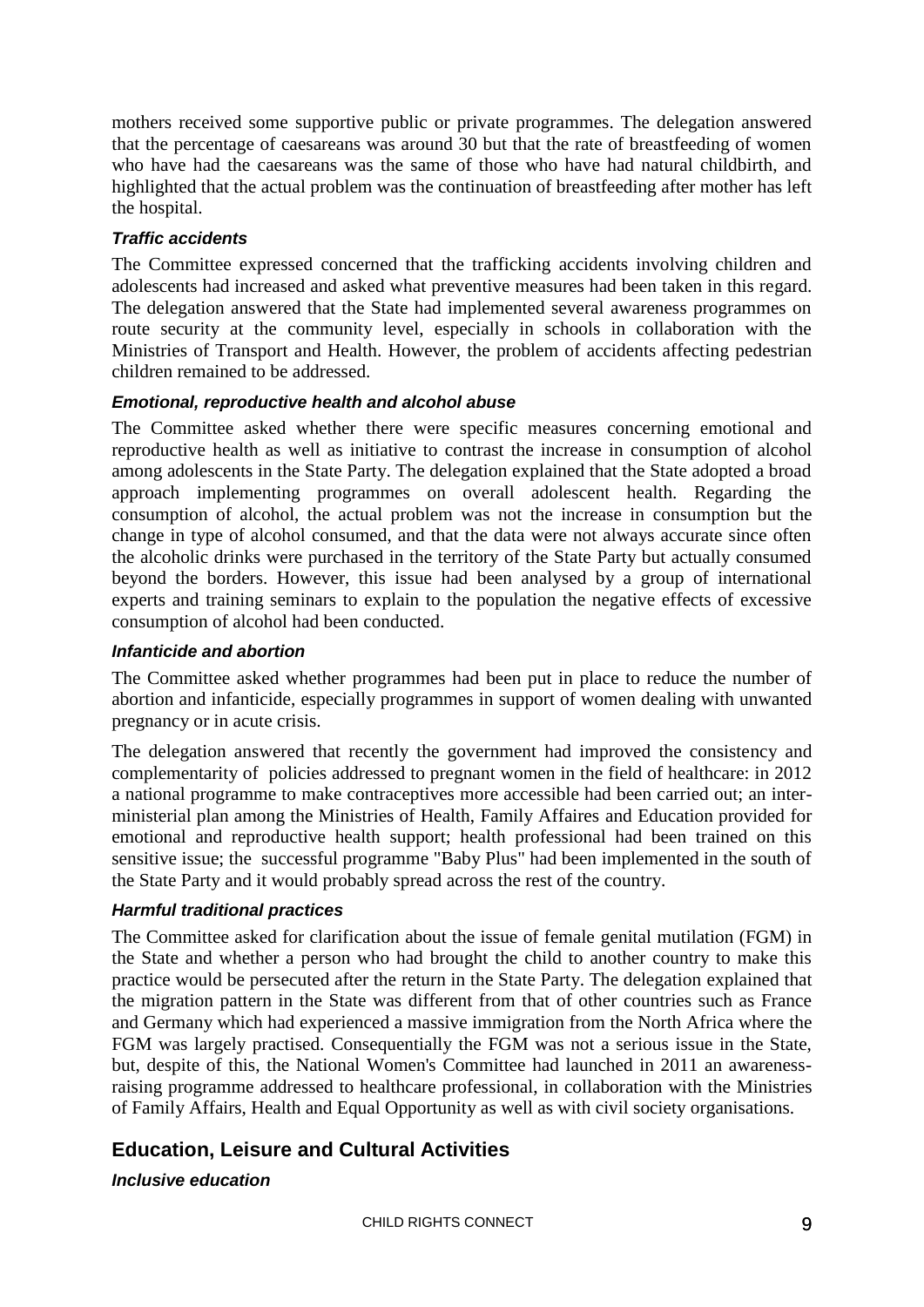The Committee asked what measures had been taken to ensure equal opportunities, integration and inclusion to children of migrants.

The delegation highlighted that the State was facing a tremendous challenge in this regard since more than half of students were foreign and did not speak the teaching languages at home. Recently, the State had changed approach on this issue starting to consider this multilingual reality as an asset and not a problem which could bring benefits to all the society. The delegation explained that in 2009 the new law regulating the welcome classes had defined that foreign pupils had to attend both the same classes of other children in order to promote an effective integration from the earliest stages, and other special classes which provided them with specialised assistance and allowed them to progress more rapidly.

In 2009, 827 new pupils had been enrolled in secondary education without having any prior schooling in the State. Various measures had been taken to guarantee the effective integration of these pupils, including the creation of a welcome unit to assist families and students in the choice of the elective courses and monitoring their learning progress, and 22 new welcome classes where even children asking for international protection could be appropriately assisted by specialised teachers.

Furthermore, the delegation explained that the teaching language in primarily education was German, while in the secondary school the main subjects were taught in French, and that some discussions had been hold regarding the possibility to extend the use of French as teaching language to help foreign students coming from Balkans or Portugal who were more confident with romance languages.

### *Children with disabilities*

The Committee inquired what measures had been taken to ensure to children with disabilities full inclusion in the society, both in term of attending mainstream schools and having access to leisure and sport activities. The delegation stated that parents had the right to decide whether to enrol their child in specialised institutions or in mainstream schools with individual assistance.

The Committee highlighted that the overprotective attitude of some parents who could opt for special schools, could not always correspond to the best interest of the child with disabilities who would have benefit more from being included and integrated in normal classes. The delegation explained that often parents took the opposite decision and that the decision of enrolling the child in special school derived from the belief that the child could learn and progress more quickly than in mainstream schools. Recently, a lot of specialised schools had been build alongside the mainstream school, and this had allowed children with special needs to attend some classes with the other students and others more specific.

Furthermore, between 2003 and 2012 the speech therapies had increased and more efforts had been made to recruit specialised teachers. Between 2012 and 2014, 620 children attended mainstreaming schools, whereas 578 special schools and 220 received support for speech therapy.

The delegation declared that in 2012 a project of plan of action for the inclusion of children with special needs had been promoted, and a new law of the same year provided children with special needs who attended mainstream schools with special assistance, such as help in the preparation of exams, longer time for taking an exam, exam in brails or availability of isolated room for those suffering from concentration problems.

Concerning the access to sport and leisure activities, the delegation declared that the legislation of the State obliged all public building to be accessible to people with disabilities.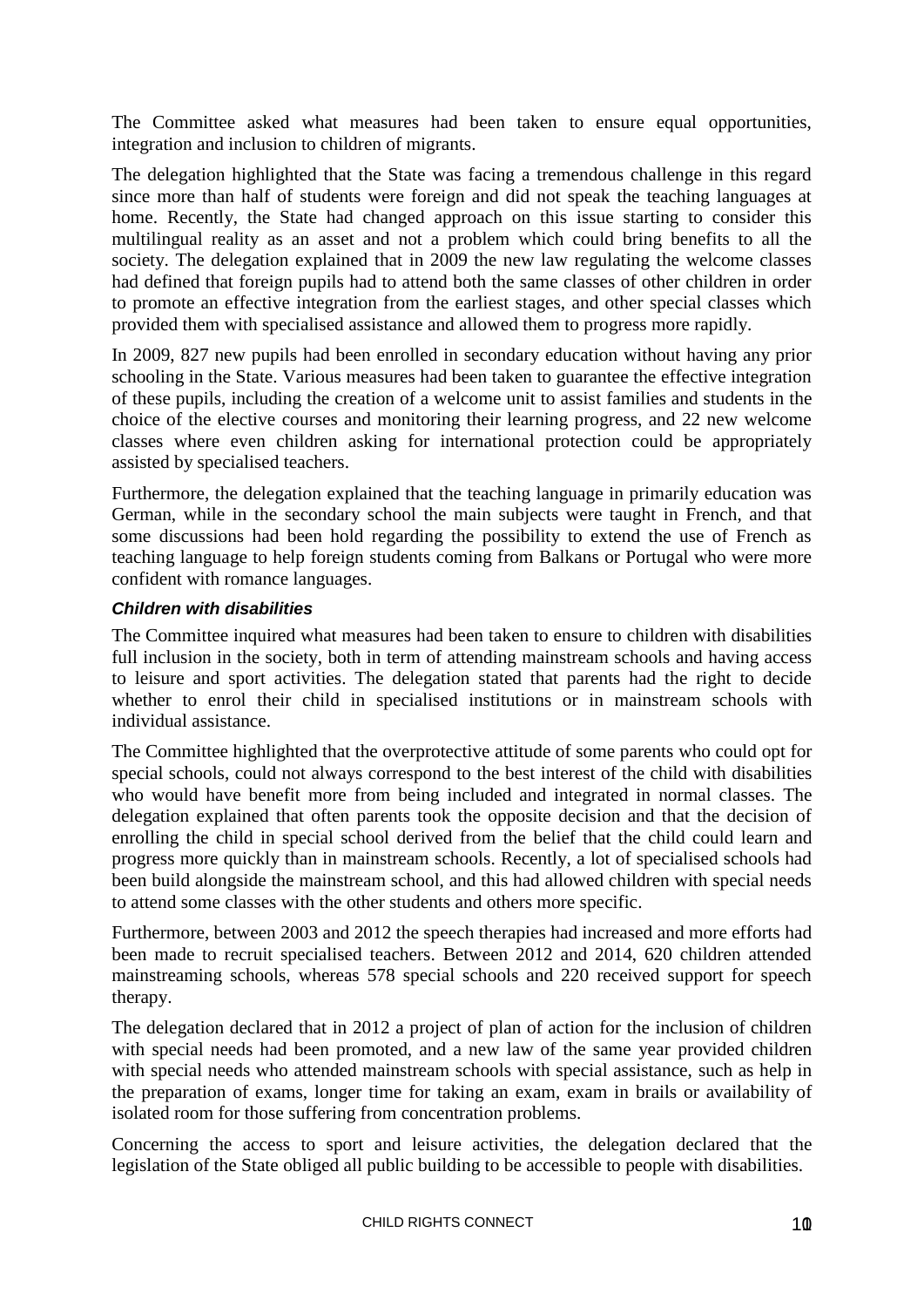#### *School enrolment and completion*

The Committee asked whether the State had taken some measures to contrast the high rate of dropout, especially among children of migrants. The delegation explained that the language barrier was one of the principle causes of dropout of foreign pupils, and declared that in 2011 a second-opportunity school had been established and that in 2012 47 students successfully had completed their schooling in this institution.

### *Early childhood development*

The Committee asked for more details about the early childhood education in the State Party, and the delegation answered that in 2009 the number of places available in crèches were increased from 4000 to 52000. Furthermore, also the quality of services provided had improved through setting up monitoring control system and training specialised personnel.

## **Special Protection Measures**

### *Children in conflict with the law*

The Committee asked the delegation whether there were special close institutions for minors separated from adults' prisons, and was concerned by the inexistence of clear legal rules limiting the period of time of detention and the power of judge who could send a child to close institutions both for criminal offences and for problematic behaviour. Furthermore, the Committee asked for more details about the practice of sending children in isolation up to 10 days.

The delegation explained that an ongoing emotional debate had been held during the last 20 years concerning the protection of children in conflict with the law who had always been deemed to be victim and never criminal. As a consequence, the government had been always reluctant to create close institutions exclusively for children because these were seen as form of punishment, but recently a new security centre for minors had been built and would soon be opened. The delegation highlighted that this new institution would be under the authority of the Ministry for Family Affairs whereas the standard prisons were under the authority of the Ministry of Justice, and that even before the minors placed in the closed institutions were supported by specialised personnel of the Ministry of Family Affairs. The new security centre could host up to 12 persons both boys and girls who were place in the same institution but on different floors and rarely the minors detained were under 15 years old.

Concerning solitary confinement, the delegation declared that the exceptional period of 10 days had been applied only once to deal with an episode of excessive violence against other detainees and security personnel, and that the average time for isolation was 2 or 3 days. Furthermore, answering the question about the absence of a specific limit in time of detention, the delegation stated that the aim of the detention was not punish children but try to rehabilitate them to avoid re-offences, and that, for this purpose, several activities aimed at creating prospective and opportunities for their future were developed. The absence of prefixed limitation of the period of detention was explained by the fact that the time needed to change their behaviour was uncertain and could not be planned in advance.

The Committee asked whether the State Party had planned to change the legislation to fill the gaps in juvenile justice, and for clarification about the involvement of the families of children in conflict with the law. The delegation explained that only a small portion of minor's offenders were placed in closed institutions whereas the majority of the cases were treated with programmes of counselling, warning, alternative measures or taken by centre specialised in consumption of drug and alcohol. Concerning the involvement of families, the delegation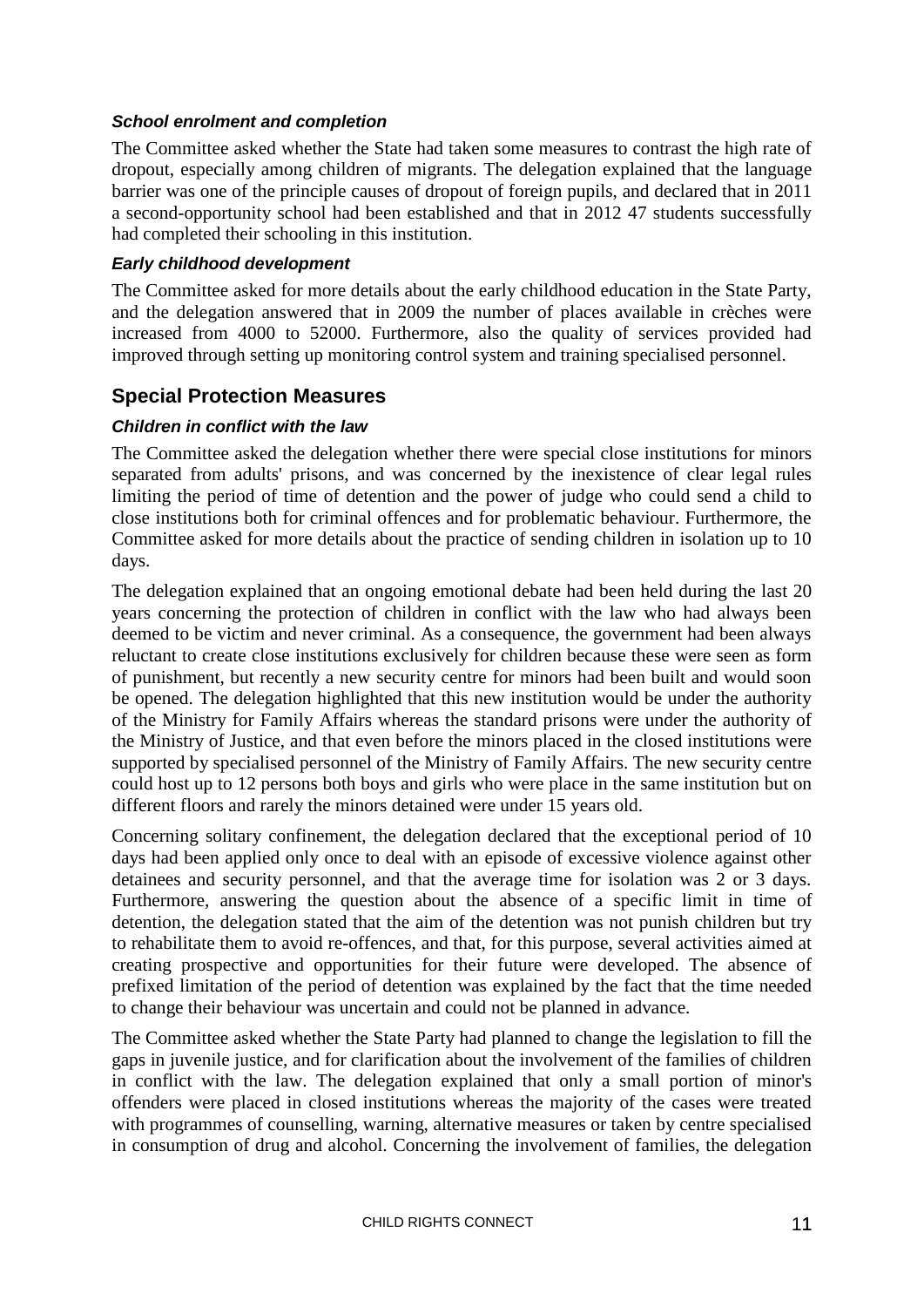stated that the role of families in the rehabilitation process was fundamental and that the support given to families was on case by case bases.

The Committee asked whether a child of 16 years old could be tried as an adult by a youth judge, and whether the State had taken into consideration to replace the system of close institutions with foster care, given that the placement of a child in a close institution was known to be harmful to the child. The delegation answered that cases of children of 16 years old tried as adult were exceptions and limited to very serious offences such as murder, and that usually the appeal court tended to be reluctant to maintain the first instance decision. Regarding the foster care system, the delegation stated that the number of foster families was raising and that it was crucially important to respect the multicultural approach also in this field, providing children with a family which could assure them the most similar cultural and linguistic environment. The foster care system was even more needed in cases of children victims of abuses.

The Committee inquired whether the State intended to increase the financial resources allocated to the foster care system, and what measures had been taken to provide families at risk with programmes of prevention in order to avoid cases of juvenile delinquency. The delegation answered that the recommendation of increase the financial resources for foster families would be taken into consideration, while, concerning the preventive measures, the delegation stated that a prevention system to detect potential cases of children at risk was provided by nurses and teachers.

#### *Unaccompanied minors*

The Committee welcomed the steps taken in regard to the issue of unaccompanied minors, but highlighted that several problems had to be still faced, including the separation of unaccompanied children from adults in the holding centres and the absence of ad hoc legal representatives for these children. Furthermore, the Committee asked what measures to avoid refoulement of unaccompanied children had been taken by the State.

The delegation declared that a new bill on the issue of unaccompanied minors had been drafted in line with the European Union directive of 2013, and that the State intended to create a new special structure for these children that until today were placed in foster families.

# <span id="page-11-0"></span>**The Optional Protocol to the Convention on the Rights of the Child on the Involvement of Children in Armed Conflict (OPAC)**

<span id="page-11-1"></span>The Committee asked what measures had been taken to guarantee the implementation of the OPAC, especially in terms of legal prohibition of the enlistment of children in private armed groups. Furthermore, the Committee inquired whether the State applied extraterritorial jurisdiction concerning violation of the OPAC committed by citizens of the State Party on the territory of another country, and whether there were special procedures aimed at identifying the unaccompanied minors suspected to be children soldiers, as requested by the OPAC.

The delegation declared that the State Party had ratified the OPAC in 2002 and inserted in the Criminal Code some special provisions for its implementation, including to define as war crime enlisting children in the armed forces and to increase the legal age of recruitment from 17 to 18 years old. Furthermore, the delegation explained that although the issue of children involved in armed conflicts did not involved directly the State Party since it was not in conflict situations, the State took seriously this issue in their daily diplomatic action, especially in their role as non-permanent member of the Security Council started in 2013 for a two-years period